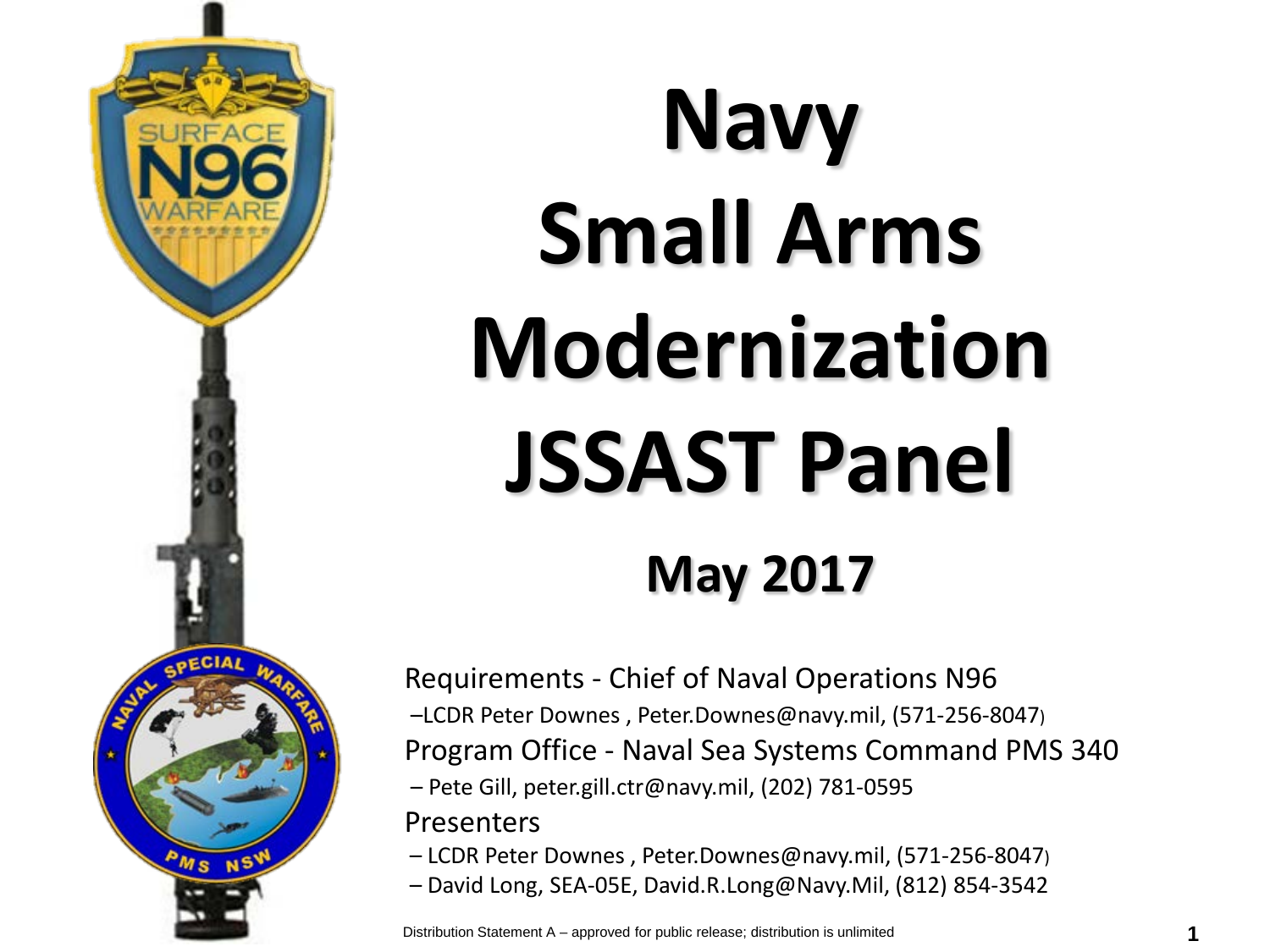**Navy Way Ahead**

**V96** 



Distribution Statement A – approved for public release; distribution is unlimited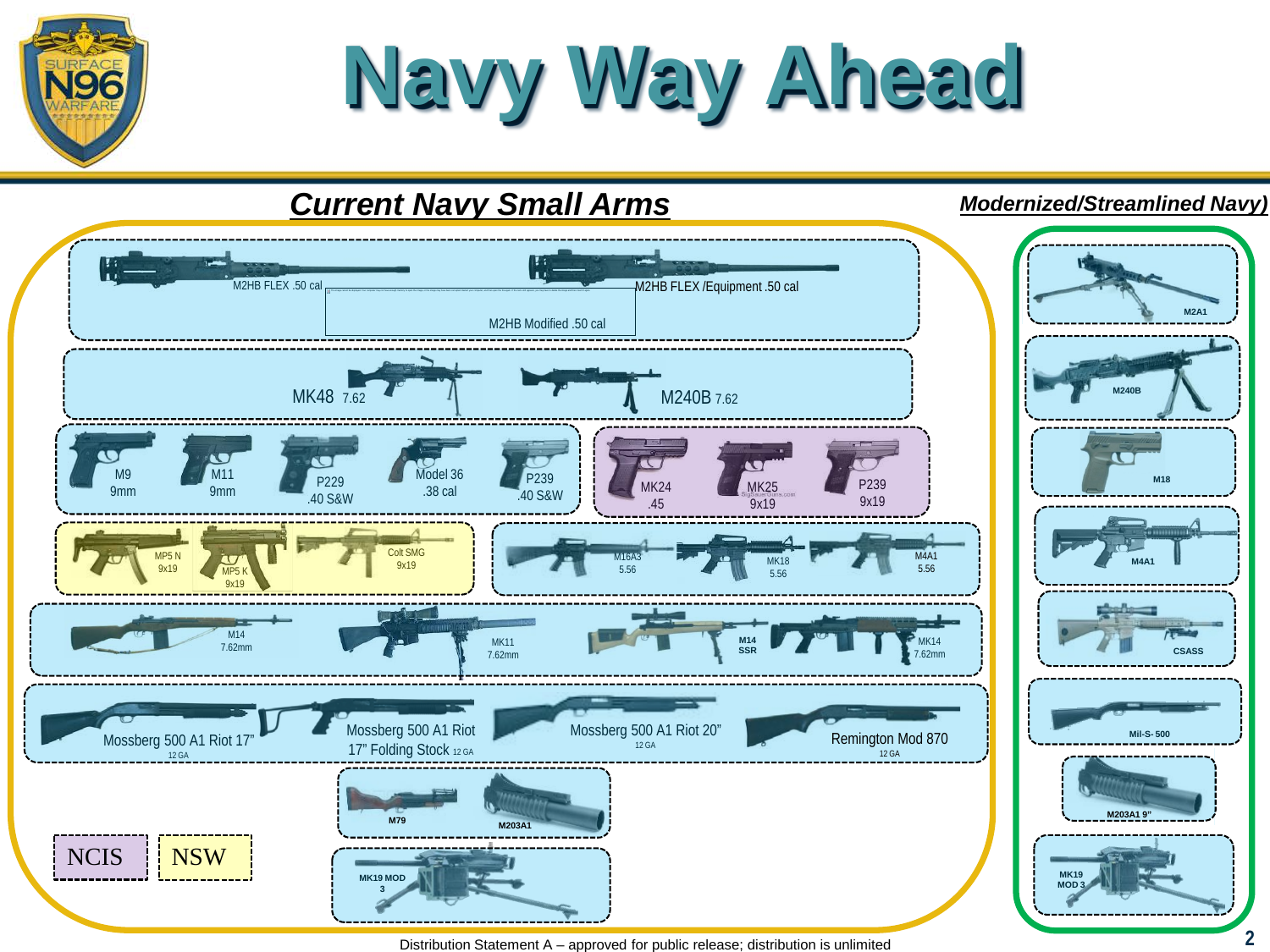

The Navy will streamline/modernize to 8 Key In-Service weapons



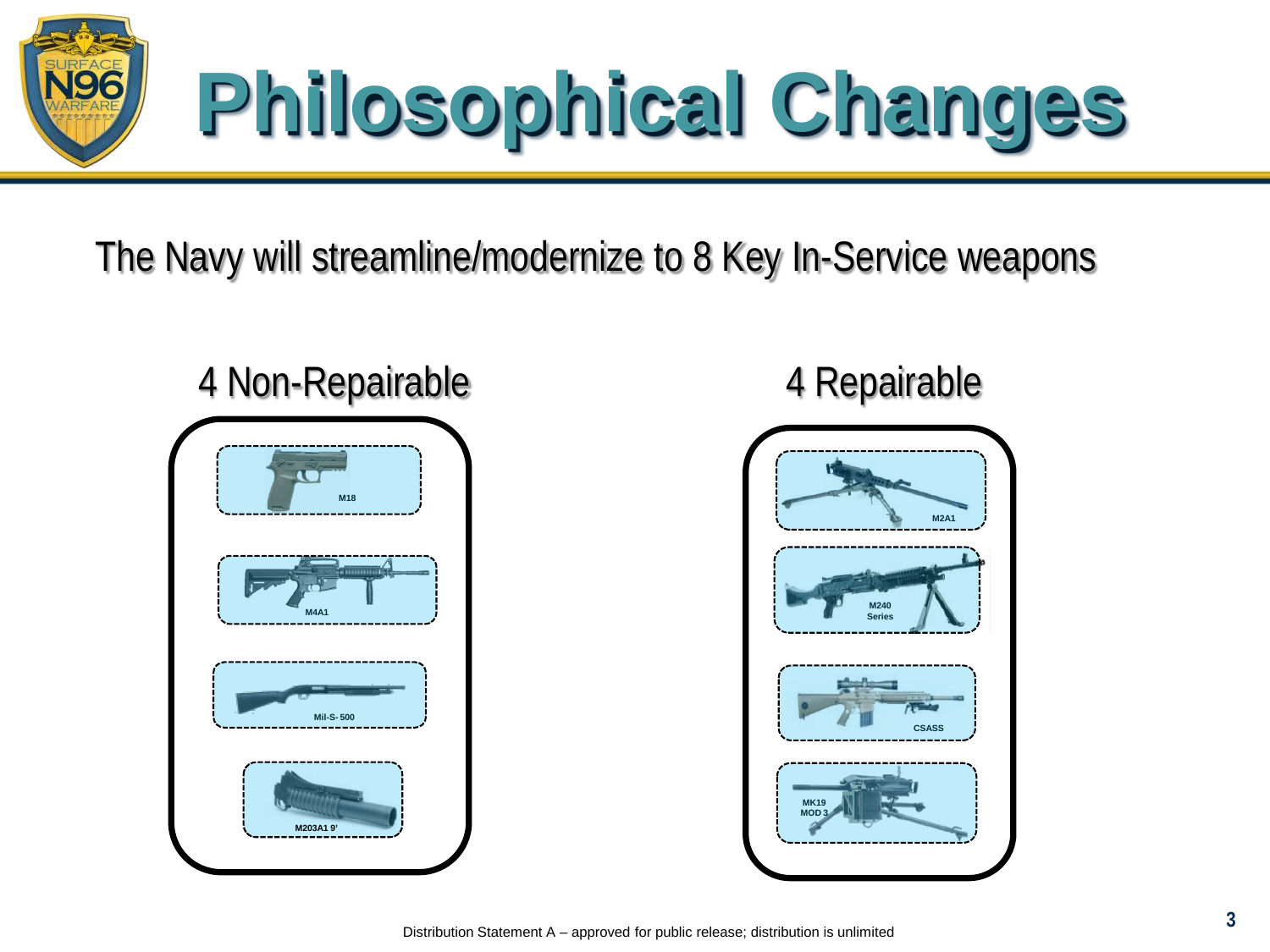

## **Philosophical Changes**

- Enforcing current Navy's Maintenance and Material Management (3-M)
	- Placing additional checks in the requisition process that no longer allow units to return unit level repairable weapons.
	- No longer returning weapons based on strictly defined weapon service life
- Enhancing Authorized Unit Modifications Via Applicable Equipage List (AEL)
	- Allows increased adaptability of service common configuration to mission specific requirements